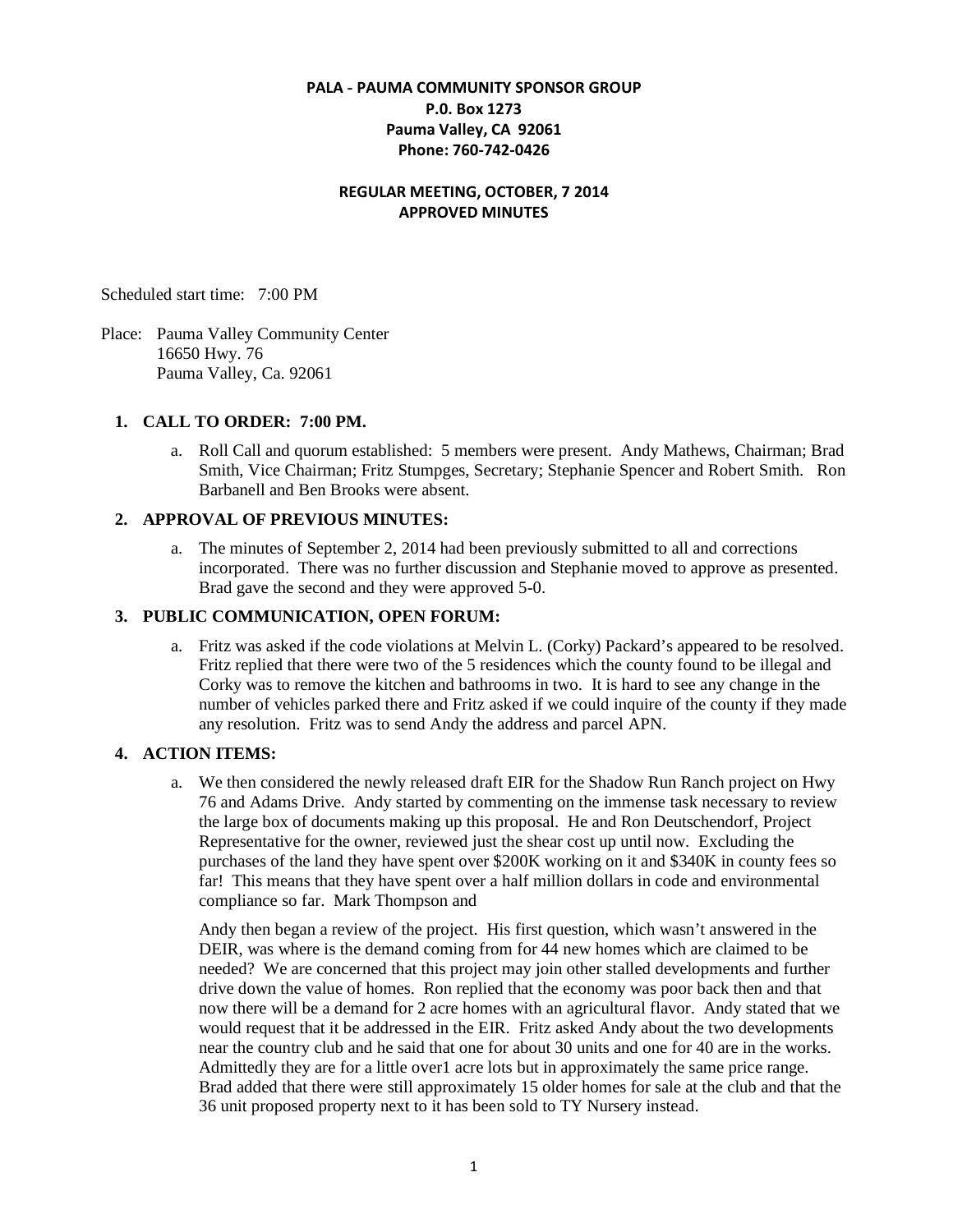Next Andy addressed the issue of water usage and the lack of specifics in the EIR as to whether there was an excess of potable water or just non-potable water and other supply issues. He then questioned the need to annex into Yuima the several parcels outside of the project which front Adams Drive? Specifically, why do this when the piping into the project would be insufficient to supply the needed extra water? We are concerned that this is a growth inducing action which has nothing to do with the project but makes for future growth on these properties which are also owned by the same owner of SRR. These are the same properties which we have been asking to have placed within the proposed development. Also, we want clarification as to how your fire sized piping, capable of handling 2,500 GPM, could not also be used to supply water to these lots.

Andy then asked that some noise level clarification be added to the EIR addressing a concern detailed in his written response.

Next we want the right away for the future Yuima large diameter piping detailed in the EIR and to show that its creation will not adversely affect the residents of the project.

Next Andy asked that the EIR specify how the 50 acres of trees that are projected to be removed in construction of the project, will be disposed of. This is to assure no further environmental impact.

Stephanie then questioned the turn lanes at the entrance and was satisfied with their description and map.

Andy then questioned the relevance of the current traffic study specified as being done in 2009/2010 and that it would be outdated. They showed where there was a newer study done in 2012 but Andy said that the traffic specified was scheduled to expand to beyond 2,500 ADT's when 22,000 is already level F on this highway. Whatever the details there needs to be more thought given to the expanding traffic on failing roads here.

Fritz then questioned their lighting plan and if there would be street lighting. They responded that there would be no street lights because they were in the Zone A light regulation required for Palomar. Fritz responded that right now that whole area up to the next range is totally dark but the other direction is being continually lit up by more street lights.

Andy then made a motion that he be allowed to formalize these concerns based on the draft that everyone currently has already have been discussing here. He needs to respond to the county with our EIR comments. Brad gave the second and the vote was 5-0 in favor. We all thanked Andy for his diligence in studying the EIR and formulating these concerns. His formal response to the county is being recorded as Addendum A to these minutes.

#### **5. ADMINISTRATIVE MATTERS:**

- a. There were no communications.
- b. There were no operating expenses.
- c. We then discussed our procedure for the forthcoming expiring terms of Andy, Ron, and Chairman Smith. Andy made a motion that we use the detailed outline he had formulated and submitted to us previously for review. Fritz commented that it was very well done and thorough and made the second. It was approved 5-0. This procedure is being recorded as Addendum B.
- **6. ADJOURNMENT:** Stephanie moved to adjourn at 7:50 and Brad 2<sup>nd</sup>. Unanimously carried.

These minutes with Addendums were approved at the Nov. 4 meeting. Brad moved, Fritz 2<sup>nd</sup> and vote was 3-1 with Ben abstaining because he was not present at the meeting.

Fritz Stumpges, Secretary PPCSG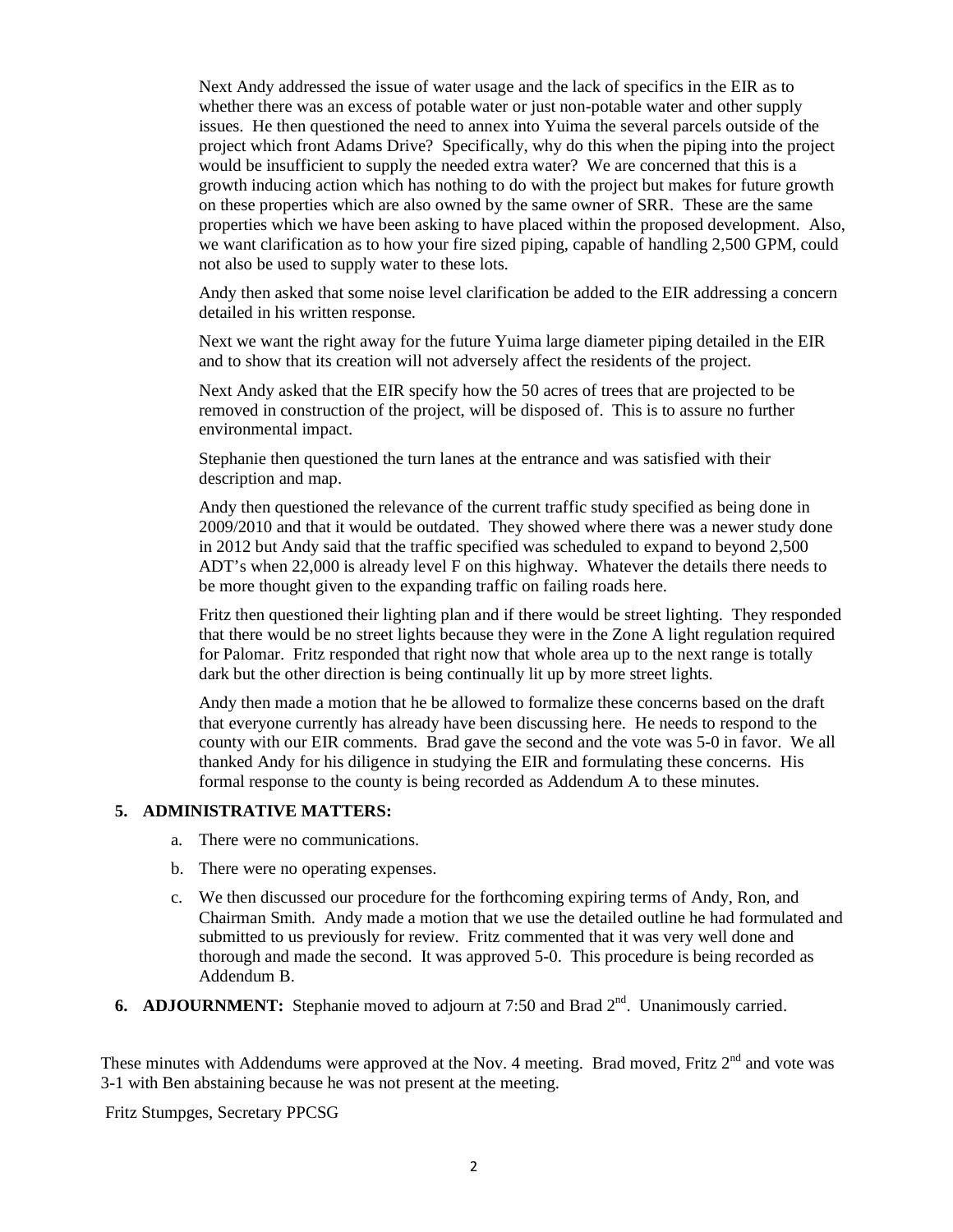# Pala Pauma Community Sponsor Group ("PPCSG") Comments regarding the DEIR for the proposed Shadow Run Ranch $^{\it 1}$  project

# I. Demand for the Project

As stated at § 4-2<sup>2</sup> "[t]he NPA is the environmentally preferred project" and at § 4.6 "[t]he LLA is the environmentally superior alternative after the NPA ..." Yet the DEIR discounts these two alternatives on the basis that they do not meet the project objectives set forth at § 1.1 which, among other things, include "providing needed housing for the community." However there is no justification in the DEIR that there is a requirement for housing of the type and at the anticipated initial and subsequent monthly cost level levels indicated by the nature the accommodations proposed in the Project. The Project does nothing to address an apparent need in the community for low cost housing compatible with local income levels. Correspondingly, PPCSG recommends that the Applicant:

- i be required to submit to the decision making process a justification of this demand assumption taking into account projects in the pipeline and clearly demonstrating the source and timing of the demand and the benefits to the community (not just financially to the Applicant) of the demand being fulfilled (neither under- nor over-subscribed).
- ii not be permitted to use the term "enhanced amenities" as a decision factor of the decision making body as proposed at § S.4 as the Project provides no enhanced amenities to the community other than a minimum private park and meeting facility.
- iii be required to include in the DEIR a section addressing how the Project will be maintained in the period between street and infrastructure completion and sell out (estimated by the DEIR to be five years) so that the unsold lots do not become a detriment within the Project or to the community and that before permit issuance there be required a demonstration of financial capacity to so maintain the Project.
- iv as a condition of any approval of the Project be required to contribute meaningfully to the community need for low cost housing.
- II. Applicable Pala Pauma Subregional Plan ("SRP")

At § 3.1.5.2 the DEIR quotes what its maintained to be the applicable version of the SRP as calling for "orderly planned growth as need arises and essential services such as water, sewer, .... are made available." The view of PCSG is that the Project does not meet that requirement because:

- i it is the opportunistic development of an island of residences disconnected from the villages of both Pala and Pauma, far removed from shopping and entertainment facilities, providing few community facilities, and situated such that it is improbable that it can become the nucleus of, or maybe even adjacent to, future development.
- ii as set forth above, it is not clear that the need has yet arisen particularly as significant other housing projects in and adjacent to the Pala Pauma corridor have not progressed as anticipated because of lack of demand for the proposed class of housing.
- iii essential services such as sewer and mains gas are not available; resulting in on-lot provision of those facilities by propane tanks and septic systems that ill represent the concept of an orderly, planned development.

 $1$  Unless otherwise stated abbreviations, capitalized terms and definitions have the same meaning as in the DEIR document

 $2^2$  Unless otherwise stated paragraph figure and table numbers refer to those of the DEIR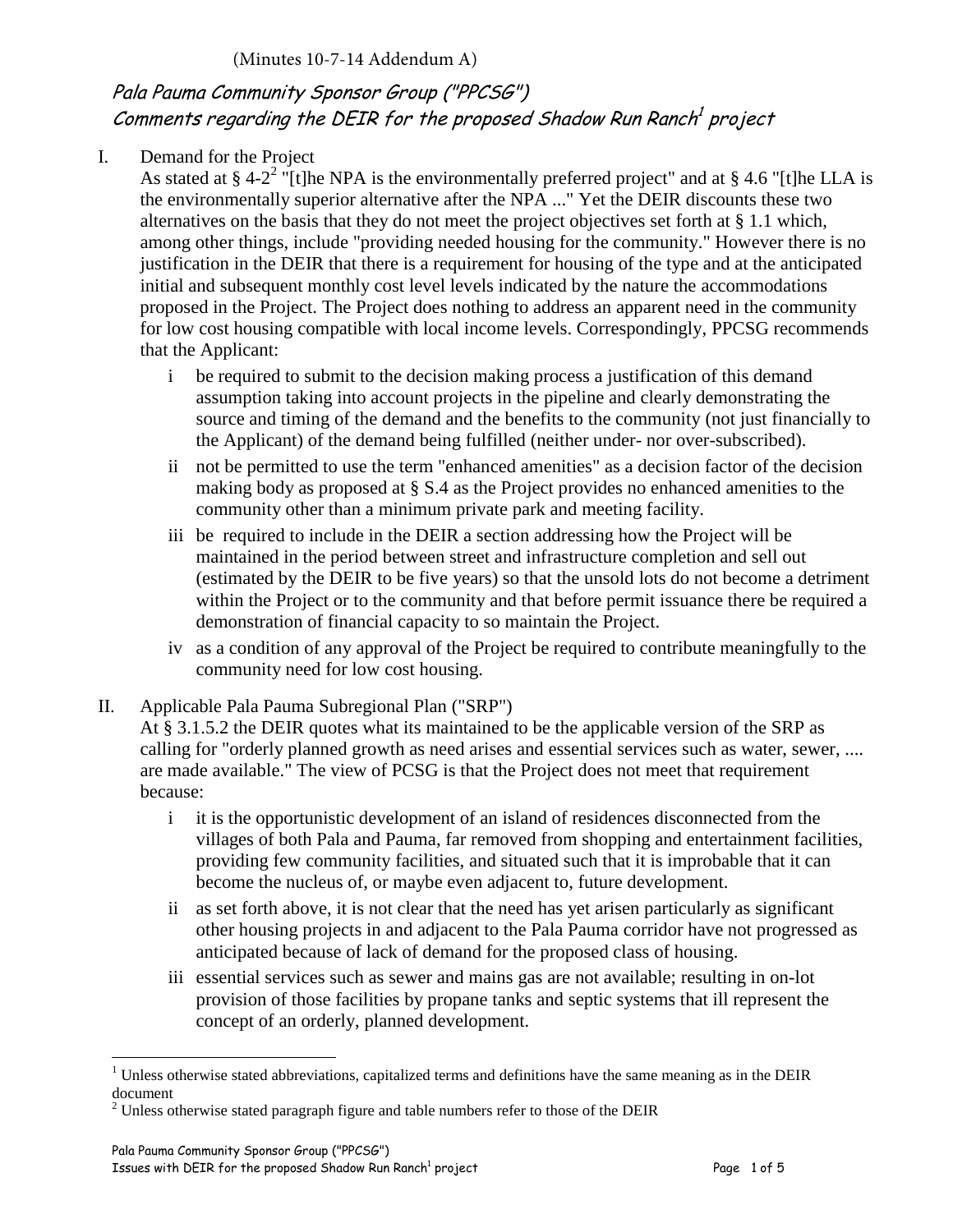# III. Water supply

The DEIR states that the Project will use less water than the present land use. However there is an absence of clarity on many of the statements in the DEIR concerning the supply, use and permitting of potable and non-potable water supply to and in the Project, were it to be approved. Consequently PPCSG recommends that the DEIR be amended to clarify the following apparent issues:

- 1. Together § 3.1.3.1 and § 3.1.3.2 compare the present 616 AFY to the anticipated 424.AFY implying a reduction in water intensity. This statement masks the facts that potable water demand will increase by 21 AFY while non-potable demand will decrease by 196 AFY. The Project proposes to annex into YMWD for the supply of this potable water, a commodity delivered from SDCWA and already in short supply. PPCSG therefore recommends that the DEIR be modified to:
	- i consider and possibly propose the provision of an on-Project water treatment facility that will convert the excess non-potable water to potable water thereby eliminating the otherwise additional demand on SDCWA, especially since § 3.1.3.1 states that groundwater is currently used for potable water and irrigation.
	- ii otherwise identify a valuable use for the potentially future amount of available groundwater for non-potable use in a community where there is an acute shortage of such affordable groundwater and valuable agricultural assets are being destroyed because of that shortage.
- 2. § 3.1.3.1 states that wells PV2 thru PV4 on the Project property (which presumably are nonpotable wells) are managed and pumped by YMWD. § 3.1.5.2 sates that YMWD purchases groundwater from the Property so the questions arise to be answered in the DEIR:
	- i where and to what extent is water from wells PV2 thru PV4 and the groundwater purchased by YMWD counted in the water analysis for present and projected usage.
	- ii at what point does this purchased water enter the YMWD system which, anecdotally, is a potable system, and how is such non-potable water converted to potable water for delivery by YMWD to its customers.
	- iii whether or not there is a requirement for an encroachment permit from Caltrans for a water line to cross SR-76 to serve potable water to the Project from the point identified as being south of SR-76 adjacent to Adams as in Figure 1-3 as such permit is not clearly included in the matrix of approvals and permits at § 1.5.1.
- 3. Given that the DEIR states that it will be used by LAFCO in considering annexation and as at § 1.8 the DEIR states the "[p]roposed water line extension will be sized only to serve the Project..." so as to avoid growth inducing impacts, PPCSG recommends that:
	- i the true purpose to the annexation by YMWD of the two additional parcels (111-080-16 and -17 of 10.46 acres) as set forth at § 3.1.3.2 should be identified in the DEIR. Otherwise once the additional parcels, disconnected with the Project, are annexed the reality of avoiding growth inducement will be lost.
	- ii further consideration be given to the previous recommendation of PPCSG that these lots (between the project and Adams Road and across which an easement has to be granted to provide a second access to the Project) be incorporated into the Project.
	- iii the DEIR, which is a Project DEIR, should justify the legal and regulatory basis for including in it proposals that have no direct connection with the Project, presumably so that such can be considered by LAFCO in its use of the DEIR.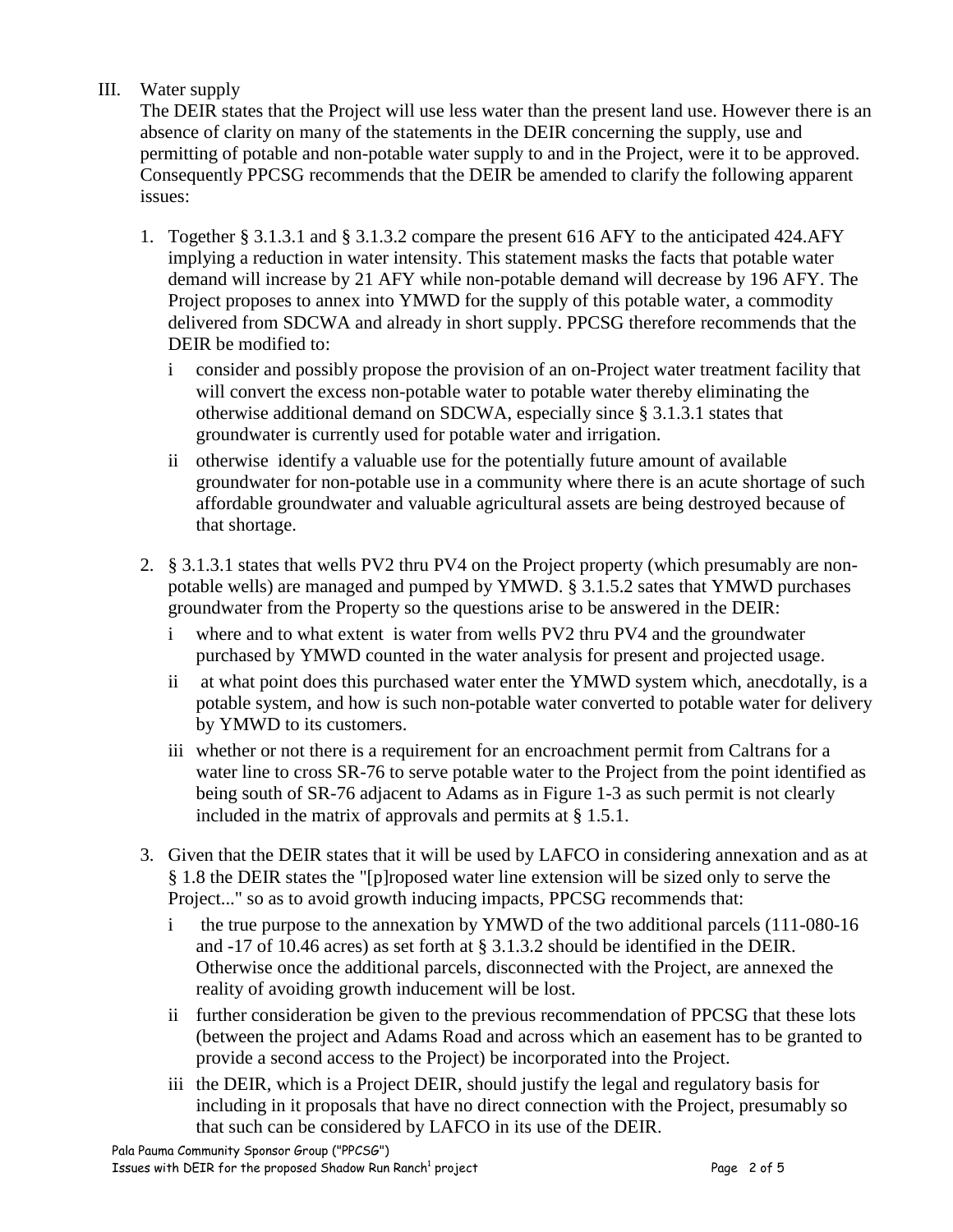- 4. The DEIR at § 2.6.2.2, and as set forth in the Fire Protection in Appendix E, defines the required fire flow as being 2,500 gpm of water, PPCSG suggests that this be clarified to:
	- i identify whether this requirement will be fulfilled from potable or non-potable water source.
	- ii consider whether this supply from potable would be consistent with the statement set forth in para. 3 above, as potable water supply for domestic use for 44 homes would require only a flow of around a few hundred gpm.
	- iii consider whether this fire flow can be met by gravity feed of non-potable water from the reservoir with the presently existing reservoir piping structure or whether additional supply piping is required.
- 5. The DEIR sets forth at page 3-52 the YMWD position that "SDWCA and Met annexation is not required" as part of the annexation into YMWD following LAFCO approval, yet the Groundwater Exhibit P shows annexation process and costs. Correspondingly, PPCSG recommends that:
	- i the assertion of YMWD be confirmed, or otherwise, by the inclusion in the DEIR of correspondence from both SDCWA and Met clearly stating their position in this regard.

## IV. Traffic

The statement at§ 2.10.8 that "adherence to the forgoing mitigation [the payment of TIF] will reduce project traffic impacts to below significance" is misleading. It is not the payment of a TIF amount that mitigates, but rather the construction of a highway having capacity to handle the projected traffic. Within that framework::

- 1. The data of Existing Conditions included in the Traffic Study Appendix L at page 16 was collected in June 2009, October 2009 and November 2010 between the hours of 7:00 and 9:00 in the morning and from 4:00 to 6:00 in the afternoon. Over the past five years traffic on SR-76 has grown significantly, largely as an outcome of the expansion of casinos on Indian lands, and the configuration of SR-76 has changed with improvements at the interchange with I-15, the signalization at Pauma Reservation Road, etc. Consequently, PPCSG recommends that:
	- i the basis for the Traffic Study be reestablished with a present day data collection including the examination of other EIRs, and similar documents, recently published on SR-76 traffic.
	- ii that the revised Traffic Study reflects that the busy hour on SR-76 is not that of traditional timing but one that reflects weekend casino traffic and weekend desert related traffic.
- 2. The Traffic Study projects traffic passing the proposed Project at the rate of 9,456 ADT existing and 25,326 ADT with Cumulative Effects. The stated capacity of SR-76 at that point is 22,900 at LOS E (itself undesirable congestion) resulting in a LOS F. (extreme congestion). Figure 4.7 of Appendix L projects a Cumulative Effect 950 vehicle one way busy hour (one vehicle every 3.5 seconds). According to the ADT San Diego County LOS table set forth in Appendix L, steady to stable flow of 25,000+ could be provided by a 4-lane collector road configuration. In that light PPCSG recommends that steps be taken now to ensure that projected traffic flow can be eventually satisfactorily accommodated by:
	- i initially providing a deceleration lane for westbound traffic entering, and an acceleration lane for eastbound traffic exiting, the Project so as to maximize safety and minimize the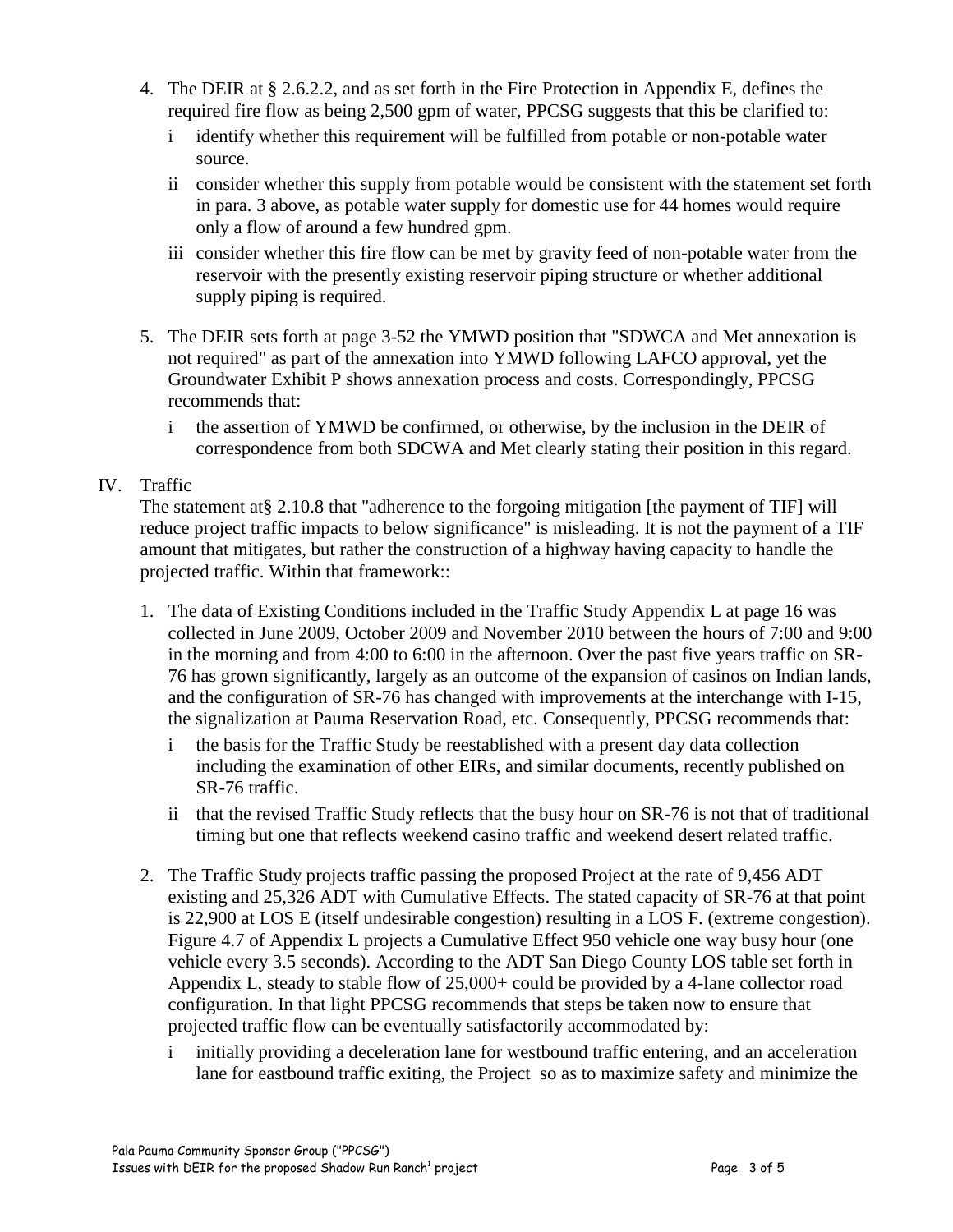impact of Project on steady flow on SR-76, especially in the busy hour, as traffic builds toward the eventual Cumulative Effect level<sup>3</sup>.

- ii including in the DEIR a review of the Project frontage design along SR-76 to ensure that there can be a future provision of pavement and intersection design adequate to carry the Cumulative Effect traffic at steady to stable flow as and when the 25,000+ ADT becomes reality.
- 3. Road segments of SR-76 to the west of the Project are set forth in Table 8-1 of Appendix L generally indicate a deterioration from LOS C to LOS F from Horse Ranch Creek Road to Lilac Road. Indeed, the LOS deterioration is likely to occur well before the totality of the Cumulative Effects because the theoretical capacity of the road type grossly overstates the actual capacity of the road segments as the sharp radius curves and restricted sight lines result in traffic speeds inconsistent with the theoretical capacity of the road category. While this Project plays a small cumulative effect the totality of the impact would be significant upon residents of the Project, if it were to be approved, people accessing other projects in development and contemplation, and existing road segment users. Consequently, PPCSG recommends that:
	- i the DEIR should consider the impact of public safety in the event of a need for an emergency evacuation along SR-76 including the effect of traffic from Valley Center traversing Cole Grade Road as the emergency exits for Valley Center may well have insufficient capacity for emergency conditions. the
	- ii the County of San Diego should immediately consider placing a moratorium on approving further development projects that will develop traffic volumes on SR-76 until such time as a plan has been formulated and funding sources committed and in place that would provide for at least a LOS D on SR-76 from its intersection with I-15 to Valley Center Road.
- V. Fire Protection Plan

§ 4.2 of the Fire Protection Plan Appendix E of the DEIR postulates the availability of three Project access roads whereas the Tentative Map at Figure 1-1 clearly shows only two Project access points. Accordingly PPCSG recommends that:

- i the Fire Protection Plan be reviewed and rewritten to both ensure that it aligns with the Tentative Map and that the plan of only two access points has no effect on fire safety.
- VI. Noise

 $\overline{a}$ 

The conclusion on page 16 of Noise Assessment Appendix J that "the exterior noise levels will meet the County of San Diego 60 dBA CNEL standard" is not consistent with the data set forth in Table 2-4 of that Exhibit nor with Figure 2-8-2. That figure clearly shows that shows a projected 60 dba CNEL at first floor level at lots 5,6,15 and 16 abutting and covering building pads and within the 100' visual buffer. Such noise level will most probably adversely impact the quiet enjoyment of their property by future homeowners. Therefore PPCSG recommends:

<sup>&</sup>lt;sup>3</sup> PPCSG has repeatedly made this recommendation and has yet to receive a full response to reconcile the statement of the representatives of the Applicant at the July 1 PPCSG meeting that Caltrans would not permit the provision of such lanes with the statement of Caltrans, by Ms. Berman the Director of District 11, in its letter dated March 7 to PPCSD noting that "Caltrans made a recommendation for the inclusion of a westbound deceleration lane and an eastbound acceleration lane."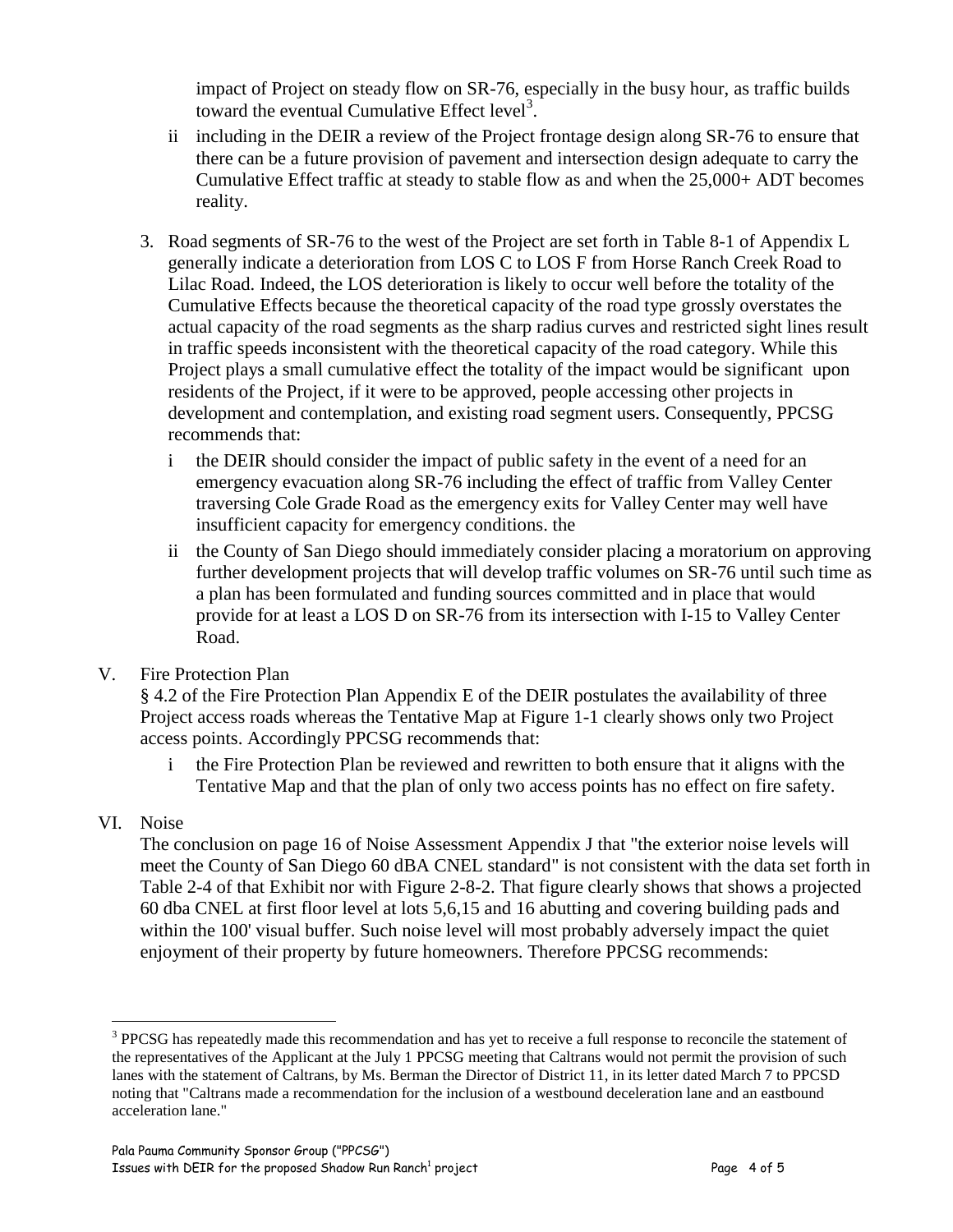- i the DEIR should be revised to contemplate the initial mitigation of noise at ground level on lots immediately adjacent to SR-76 either by the provision of denser screening or the erection of an aesthetically acceptable sound barrier, so as to make the rear parts of such lots desirable and safe from the point of view of a homeowner.
- VII. Cumulative Projects

It appears that TM 5545 Pauma Estates, a development of residential units adjacent to Pauma Village, has been omitted from the list of Cumulative Projects considered as set forth in Figure 1- 6 and Table 1-1. Consequently PPCSG recommends:

i The DEIR be amended to incorporate TM 5545 and its effects.

VIII. Potentially Unaddressed Environmental Issues

1. Proposed Yuima Pipeline

§ 1.2.2.2 briefly mentions the potential of the construction of a large water pipeline through and across the Project referring to the associated EIR. Other than that mention, it is not clear that the DEIR considers the implications of such a pipeline being constructed subsequent to the start of Project grading. In that context, PPCSG suggests that the DEIR should be modified to include:

- i an analysis of the environmental impacts should construction of the at pipeline begin subsequent to Project grading and, in particular, subsequent to the construction of streets and homes within the Project,
- ii an assessment of the impact of the Project contemplated by the DEIR on the assumptions and findings of the EIR certified for the pipeline, especially with regard to rights of way.
- 2. Tree removal

Referenced is made throughout the DEIR regarding the intent to reduce agricultural activity by the removal of existing crop bearing tree. However it is not clear that the DEIR has analyzed the environmental impact of the removal and destruction of such trees. Therefore PPCSG recommends that:

i the DEIR be modified to include a discussion of the method of removal and disposal of the crop bearing trees and environmental impacts therefore arising, if any.